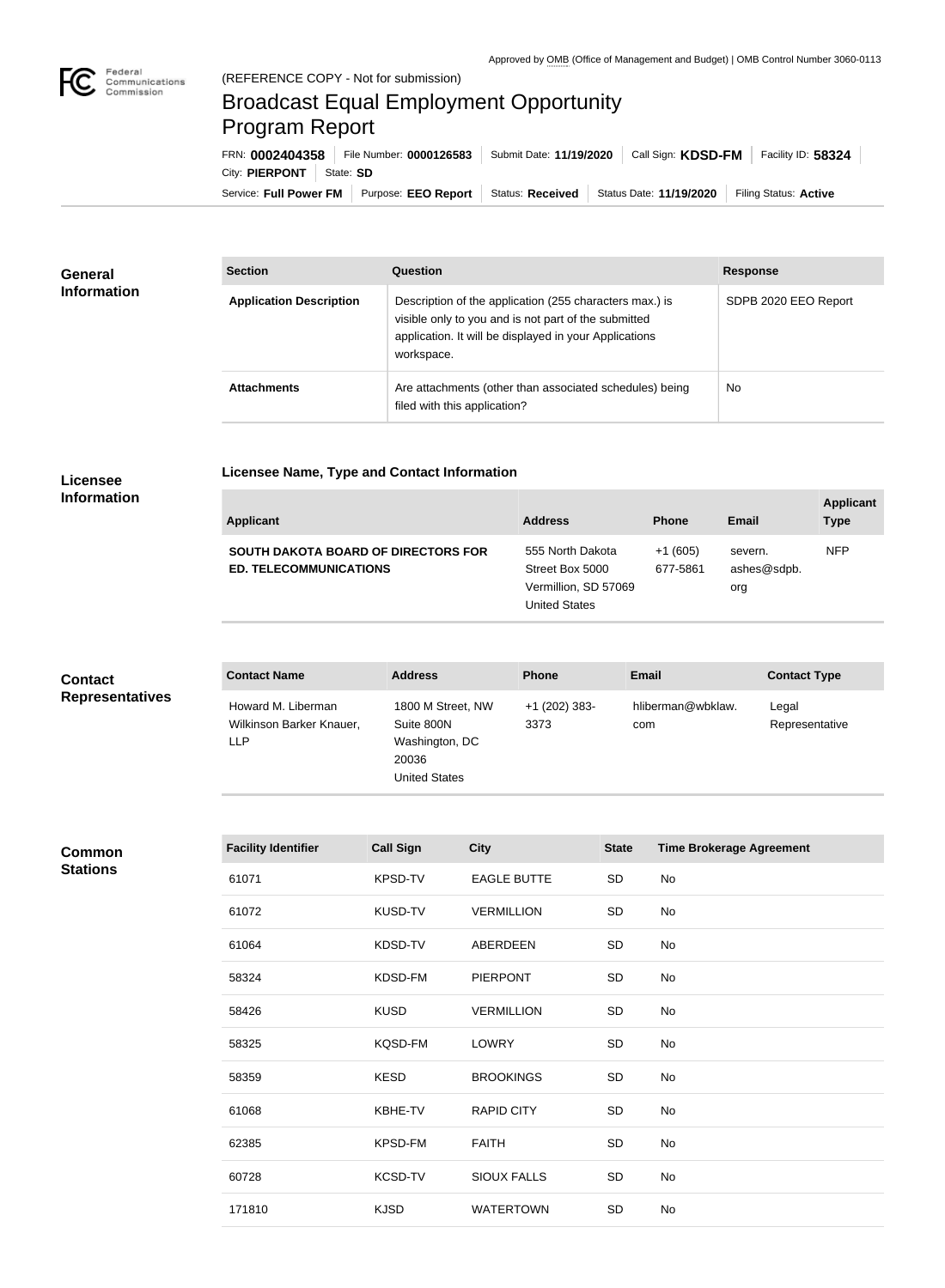| 61066  | KTSD-TV        | <b>PIERRE</b>      | SD        | No |
|--------|----------------|--------------------|-----------|----|
| 60485  | <b>KCSD</b>    | <b>SIOUX FALLS</b> | <b>SD</b> | No |
| 61067  | <b>KESD-TV</b> | <b>BROOKINGS</b>   | <b>SD</b> | No |
| 61062  | KZSD-TV        | <b>MARTIN</b>      | <b>SD</b> | No |
| 59466  | KZSD-FM        | <b>MARTIN</b>      | SD        | No |
| 61063  | KQSD-TV        | <b>LOWRY</b>       | <b>SD</b> | No |
| 174496 | <b>KYSD</b>    | <b>SPEARFISH</b>   | SD        | No |
| 58327  | KBHE-FM        | <b>RAPID CITY</b>  | <b>SD</b> | No |
| 58326  | KTSD-FM        | <b>RELIANCE</b>    | <b>SD</b> | No |

#### **Program Report Questions**

| <b>Section</b>                   | Question                                                                                                                                                                                                                                                              | <b>Response</b> |
|----------------------------------|-----------------------------------------------------------------------------------------------------------------------------------------------------------------------------------------------------------------------------------------------------------------------|-----------------|
| <b>Discrimination Complaints</b> | Have any pending or resolved complaints been filed during<br>this license term before any body having competent<br>jurisdiction under federal, state, territorial or local law,<br>alleging unlawful discrimination in the employment practices<br>of the station(s)? | No.             |
| <b>Full-time Employees</b>       | Does your station employment unit employ fewer than five<br>full-time employees? Consider as "full-time" employees all<br>those permanently working 30 or more hours a week?                                                                                          | No.             |

#### **Additional Program Report Questions**

#### **Responsibility for Implementation**

A broadcast station must assign a particular official overall responsibility for equal employment opportunity at the station. That official's name and title are:

| <b>Name</b>      | <b>Title</b>                           |
|------------------|----------------------------------------|
| Eric Hildebrandt | South Dakota Bureau of Human Resources |

## **Question Response** The undersigned certifies that he or she is (a) the party filing the report, or an officer, director, member, partner, trustee, authorized employee, or other individual or duly elected or appointed official who is authorized to sign on behalf of the party filing the report; or (b) an attorney qualified to practice before the Commission under 47 C.F.R. Section 1.23(a), who is authorized to represent the party filing the report, and who further certifies that he or she has read the document; that to the best of his or her knowledge, information,and belief there is good ground to support it; and that it is not interposed for delay Certified Date 11/19 /2020 Certified Title Executive Director Authorized Party Name **Julie 1996** and the set of the set of the set of the set of the set of the set of the set of the set of the set of the set of the set of the set of the set of the set of the set of the set of the set Overgaard **Certification**

| <b>Attachments</b> | <b>File Name</b>         | <b>Uploaded</b><br>By | <b>Attachment Type Description</b> |                      | <b>Upload Status</b>                      |
|--------------------|--------------------------|-----------------------|------------------------------------|----------------------|-------------------------------------------|
|                    | SDPB 2019 EEO Report.pdf | Applicant             | EEO Public File<br>Report          | SDPB 2019 EEO Report | Done with Virus Scan and/or<br>Conversion |